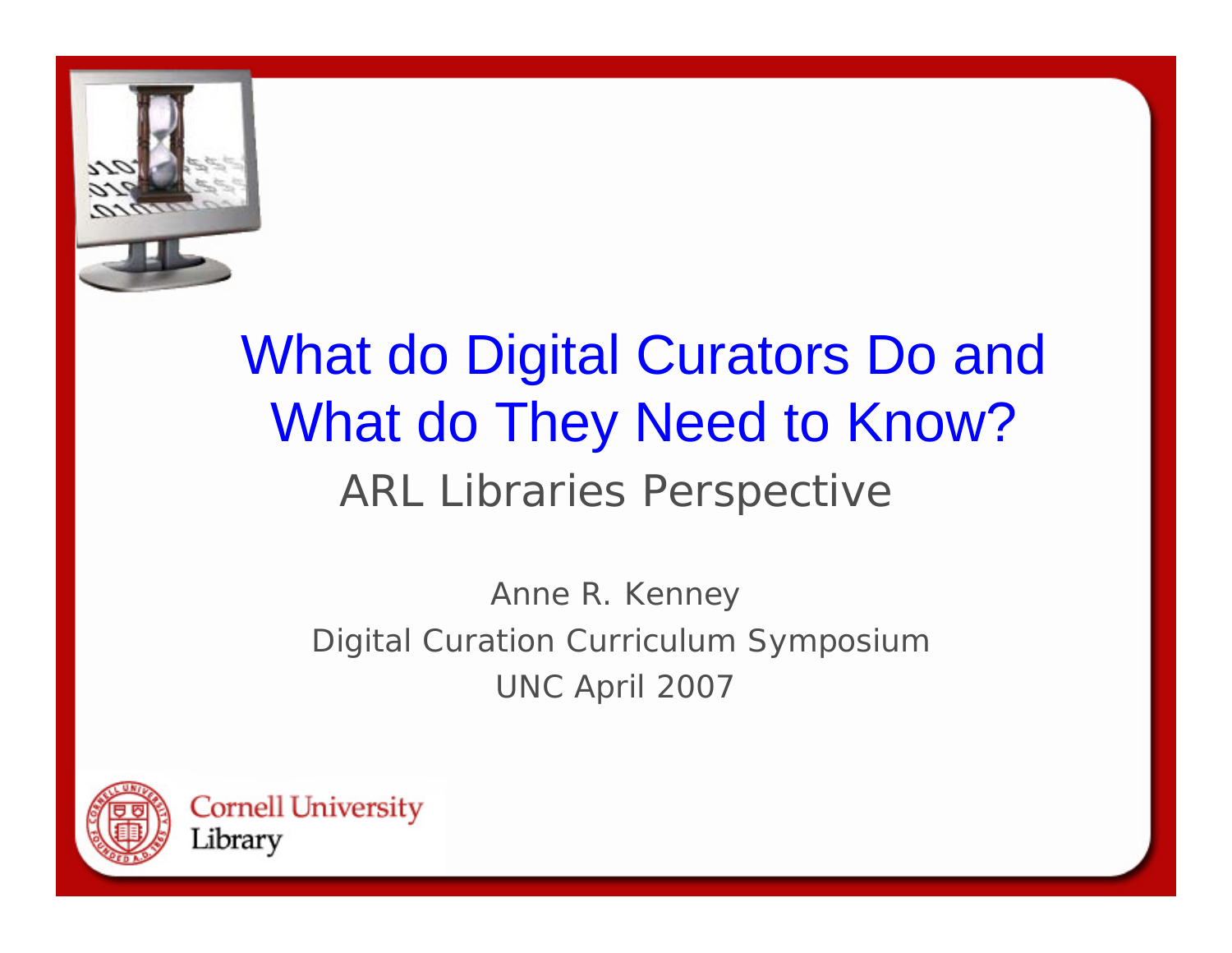

# Digital Curation

Actions needed to add value to and maintain digital assets over time for current and future generations of users. ~Neil Beagrie

It is irresponsible to create and store digital objects and not to curate them digitally …Digital curation needs to be embedded in institutional strategies. ~Paul Ayris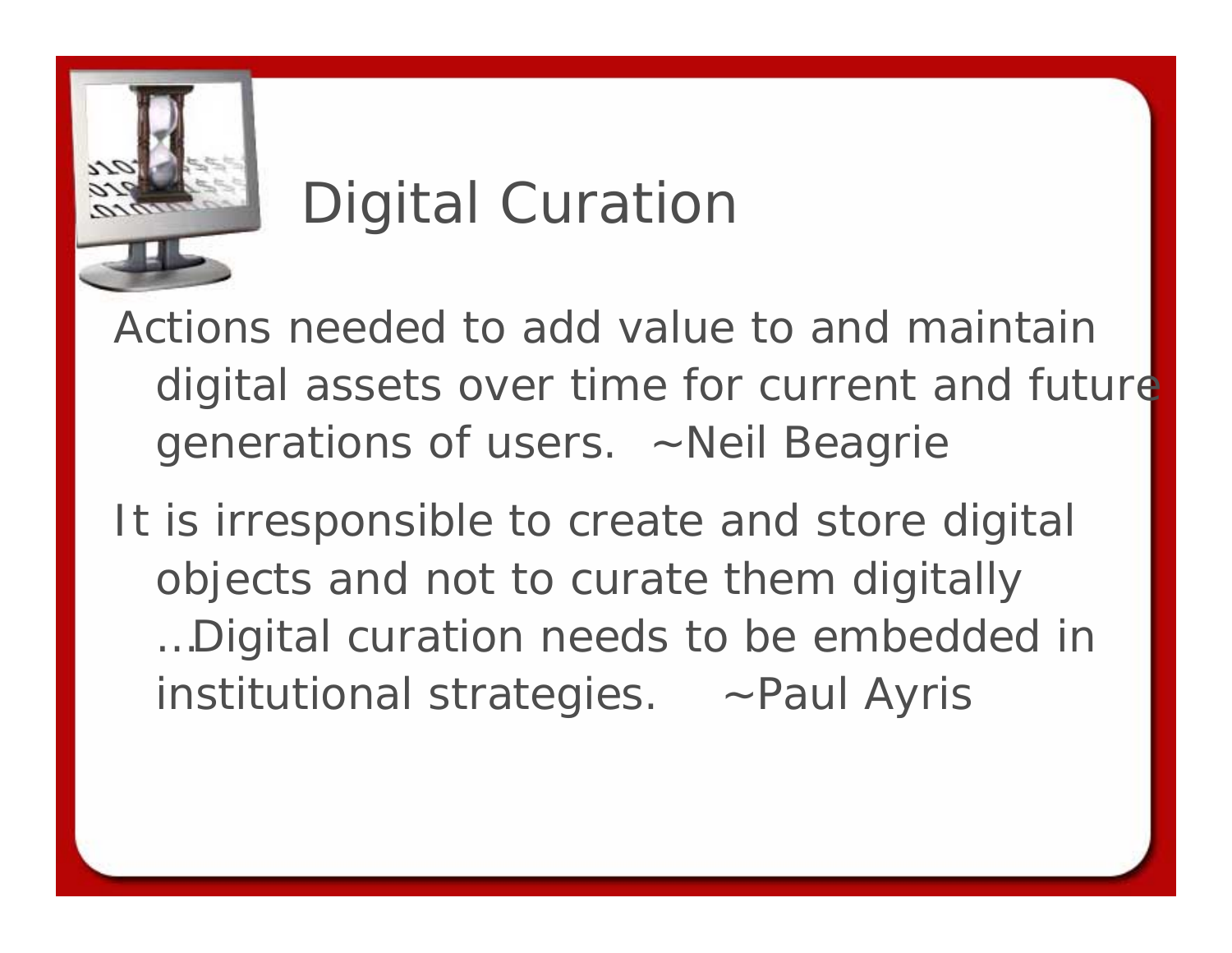

# Digital Trends

- Move to e-publishing
- Increase in content creators and purveyors
- New content types
- Users shift to e-access
- Research library response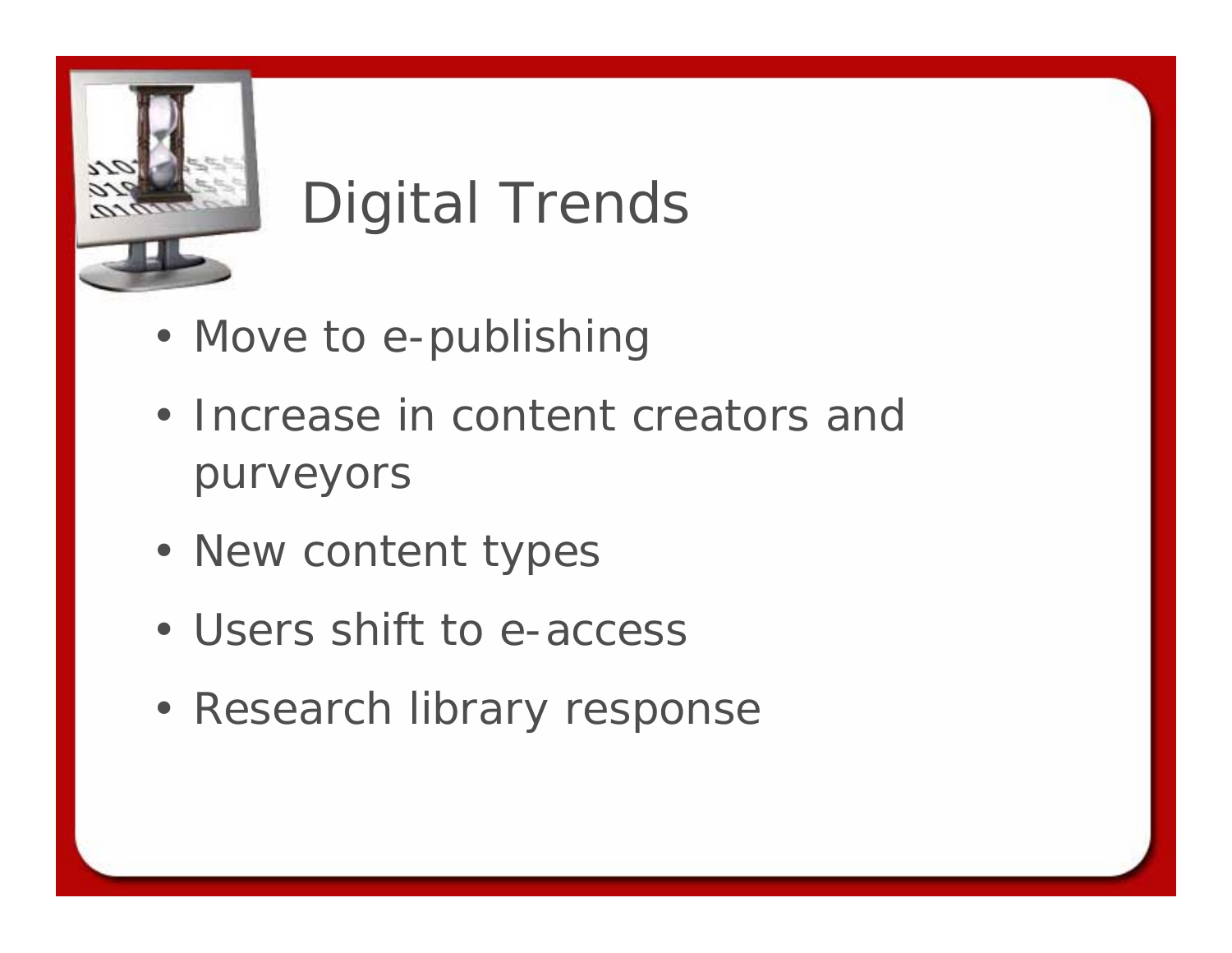

#### ARLs Move to E-Content

- Licensed not owned
- Digitization on a mass scale
- Institutional repositories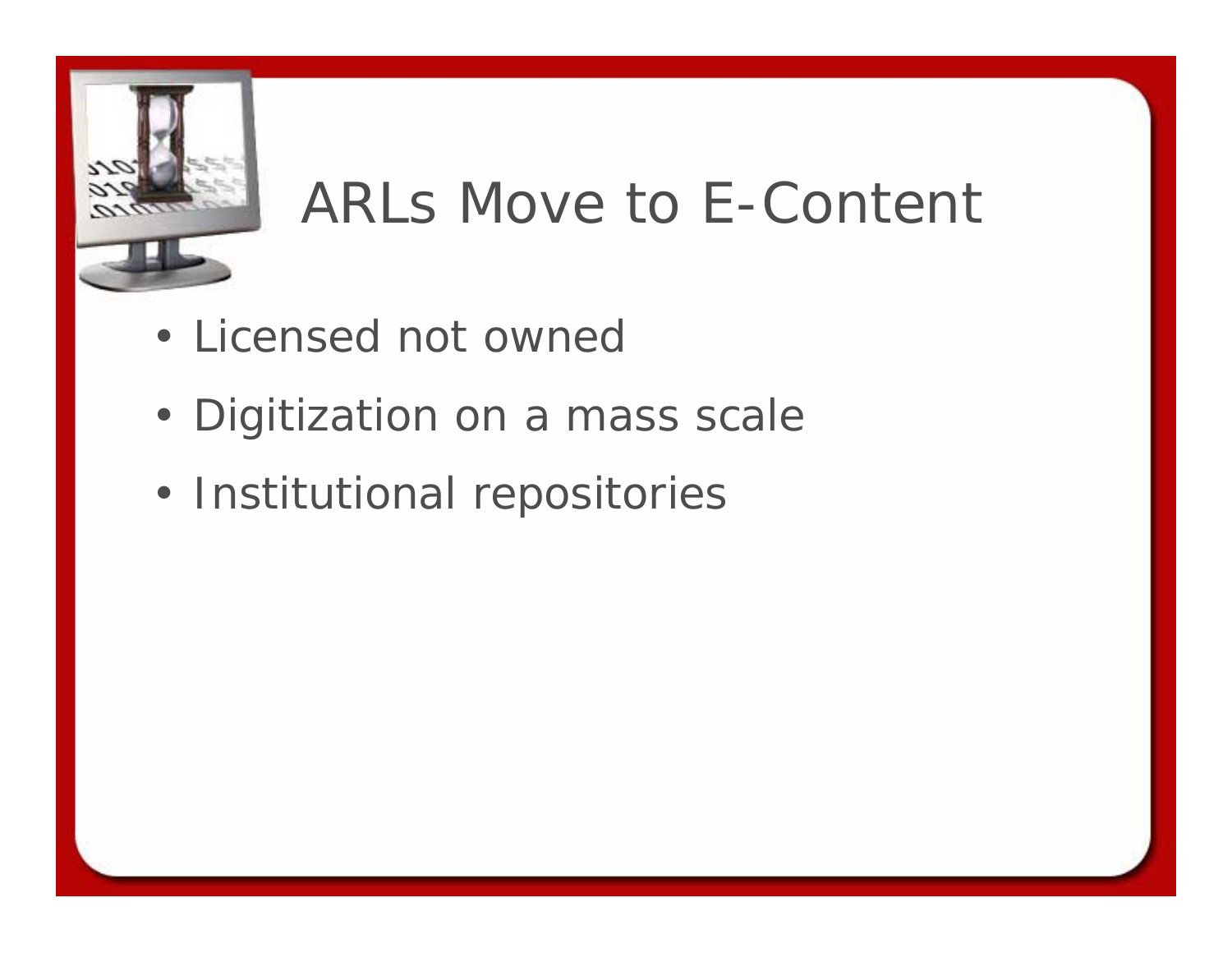

# New Responsibilities for Standard Functions

- Collection development has to worry as much about usability as content
- Preservation has to move from institutionspecific efforts to collaborative ones
- Public services has to worry as much about external resources and consumers as internal ones
- Technical services has to consider metadata standards, persistent IDs, rights negotiations, interoperability, and life beyond MARC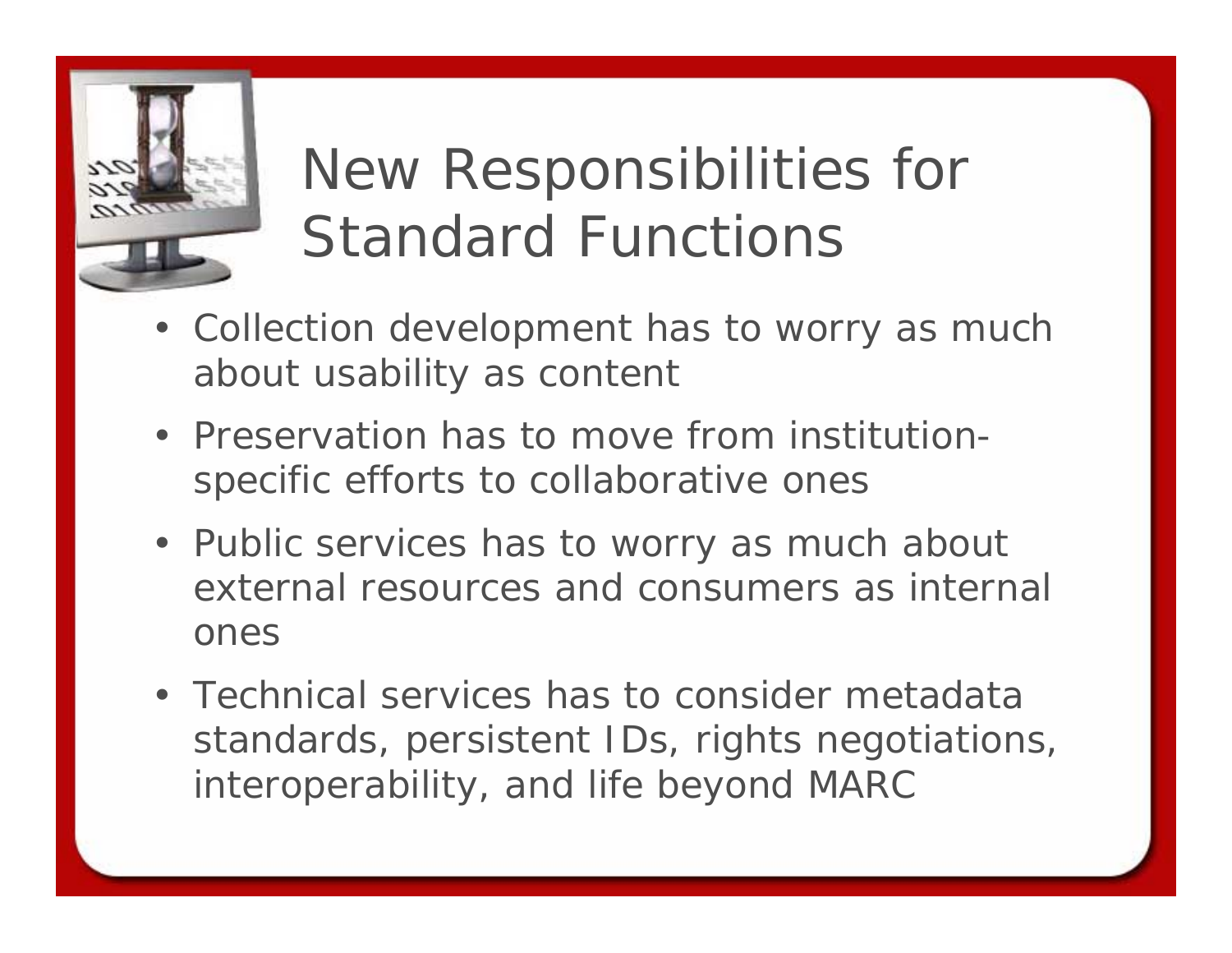

## New Roles/Responsibilities

- Intellectual property
- Scholarly communication
- Production and Consulting Services
- Business modeling
- Outreach
- Technical infrastructure
- Knowledge management
- E-science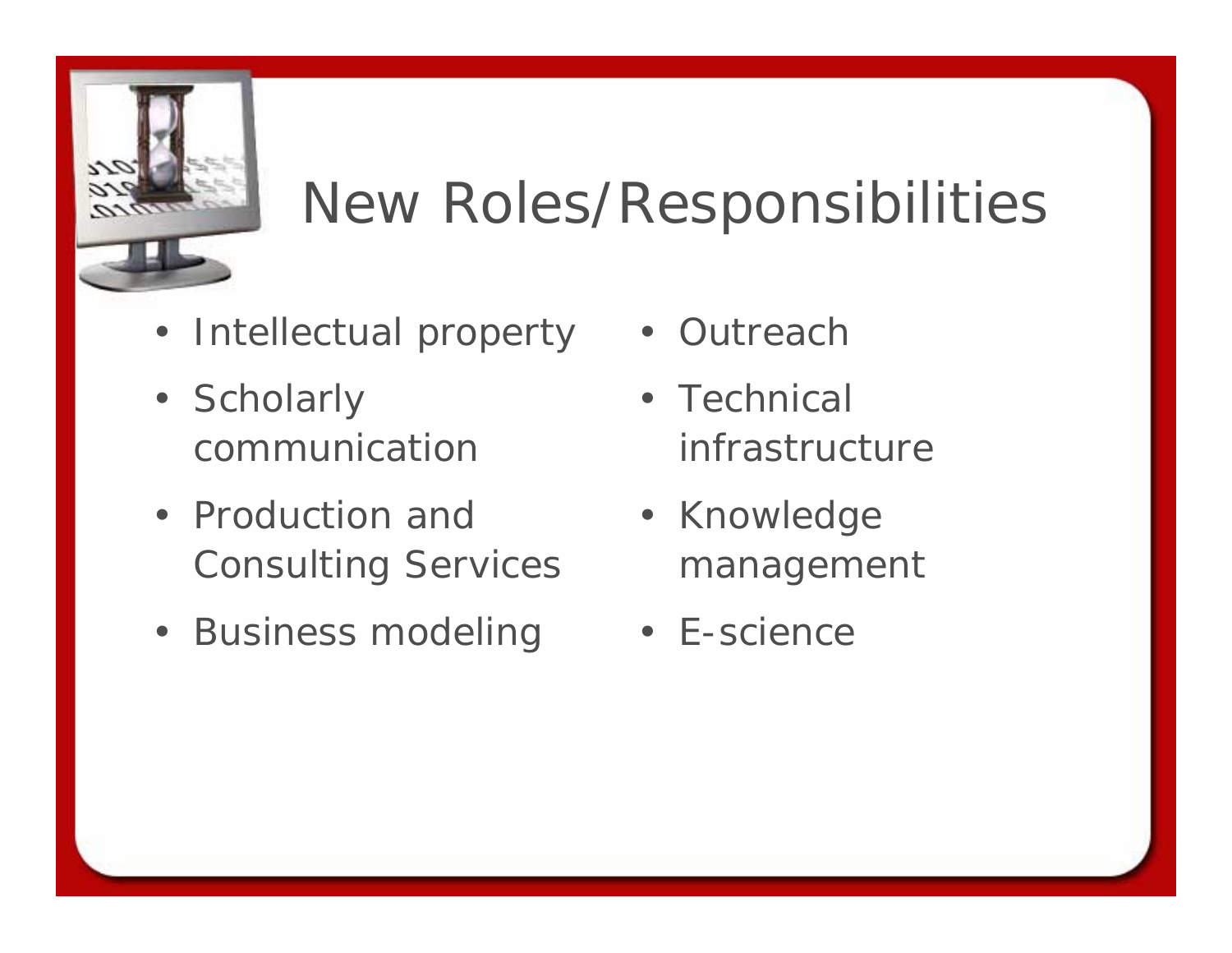

#### Intellectual Property

- Increasing importance—positions at BYU, Columbia, Cornell, Duke, UNC, Purdue, MIT, UCSD, Texas, and Indiana
- Typically lawyers
- Responsibilities: public awareness, teaching, legislative monitoring, compliance monitoring, support to authors, managing clearance, registrations, permissions, licenses, contracts, and protecting fair use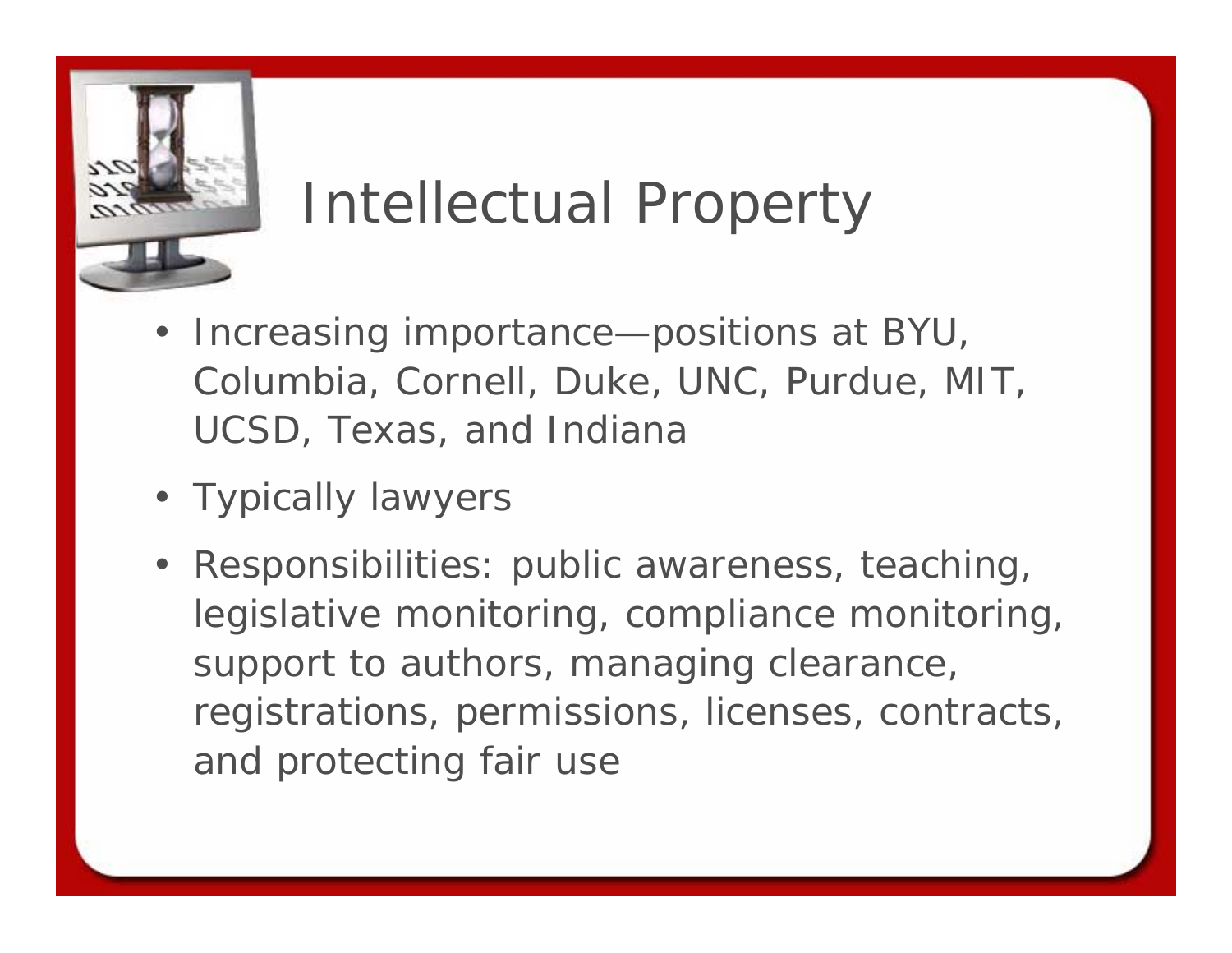

# Scholarly Communication

- Administrative structure
	- Separate entity (PSU)
	- With CD (Alberta, ASU, Berkeley, BC, Cornell, Georgetown,Harvard, Indiana, Michigan, Minnesota, NCSU, Tx, UC campuses
	- With IP/Academic Technology (Duke, Columbia)
	- With Special Collections (VT)
- Unclear borders: e-resources, digitization, outreach, publishing, IRs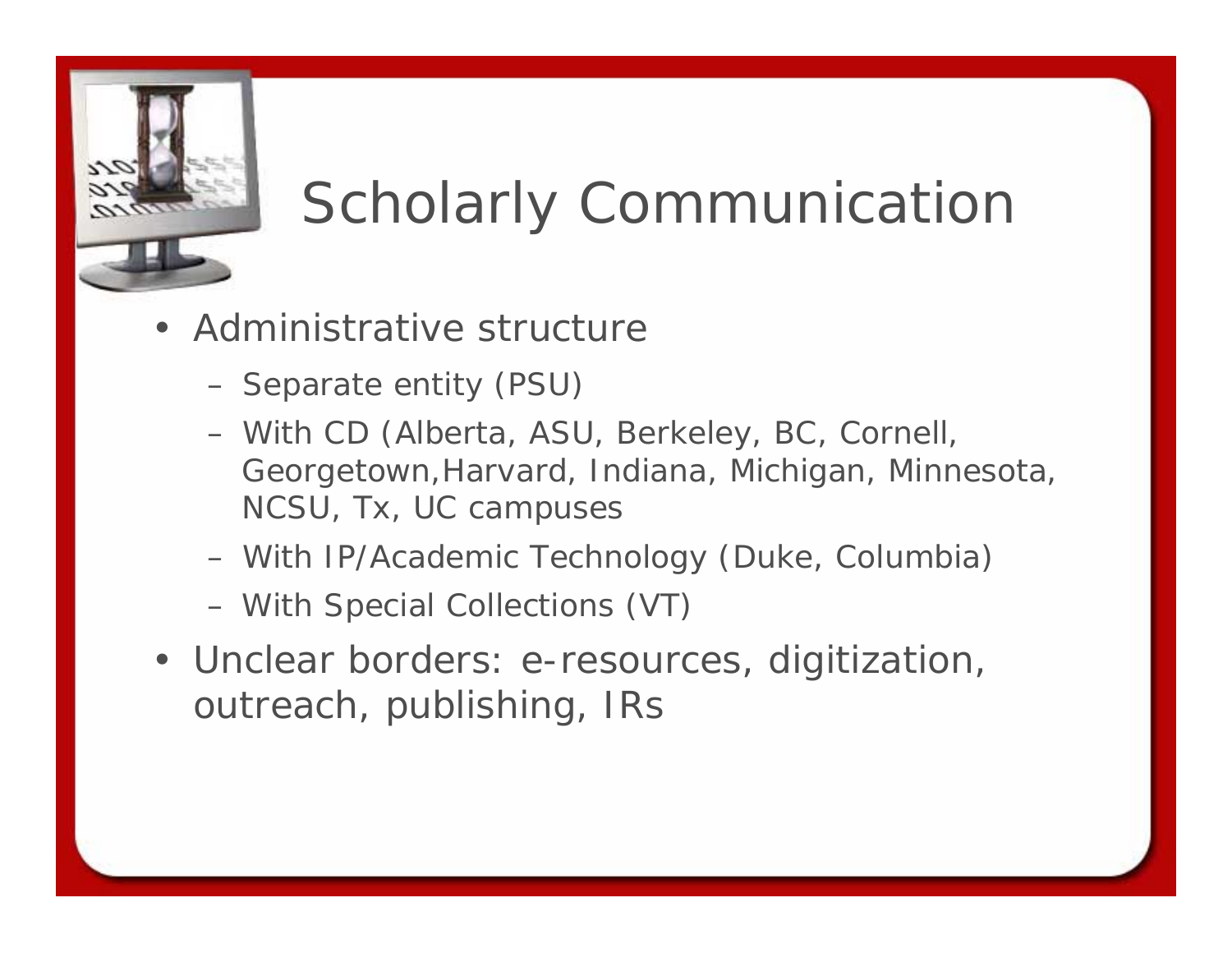

#### What Do They Need to Know?

- Good communication and interpersonal skills
- IT and management equally important
- Leadership potential and managerial skills most important

*Training Gaps Analysis, Librarians and Library Technicians,* Cultural Human Resources Council, Canada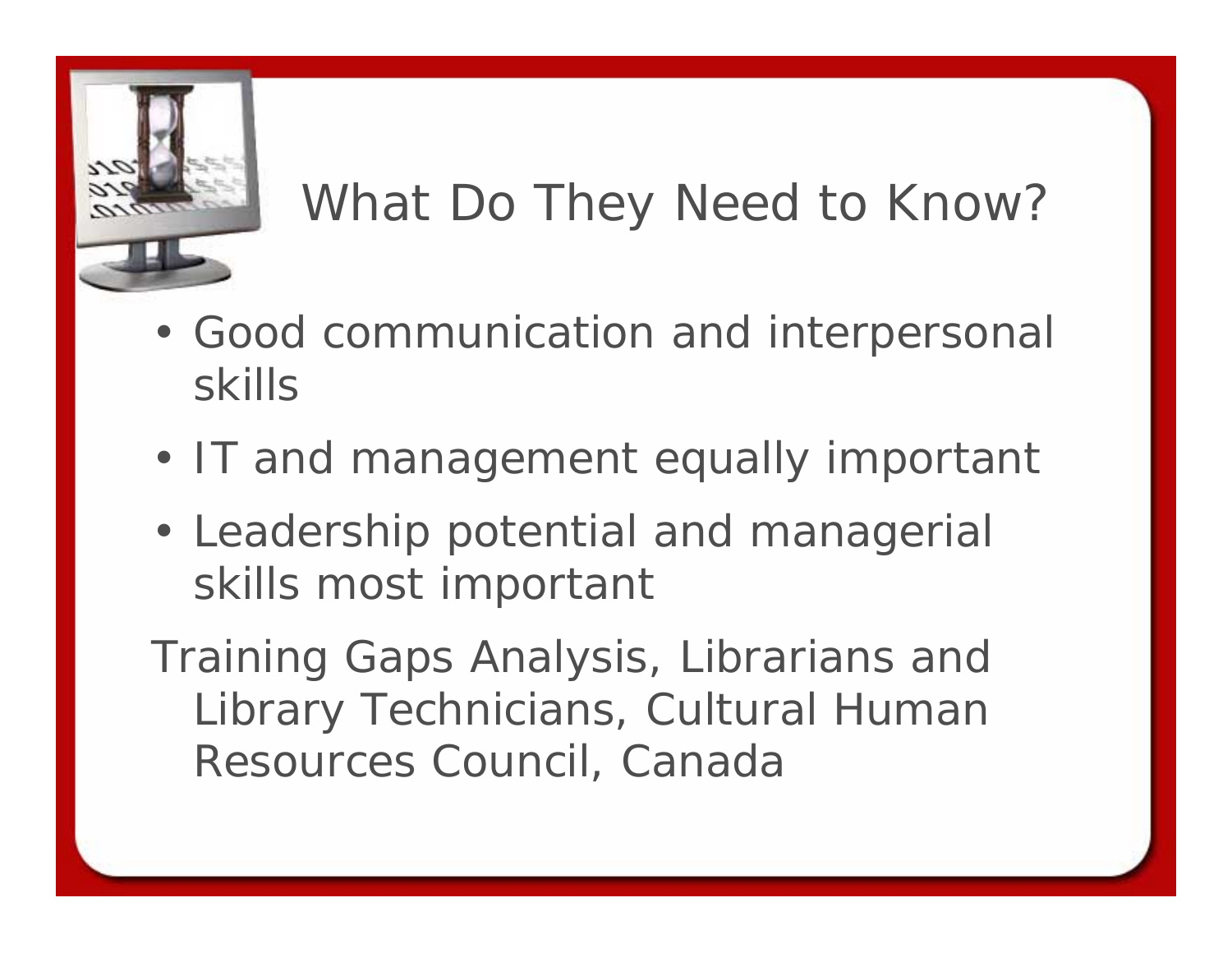

# Desired Skill Sets in New Hires—common themes

- Not technology centric
- Subject expertise
- Familiarity with scholarly process by discipline
- User and service orientation
- Lifecycle and ramifications
- **Context**
- Collaboration, communication, continuous learning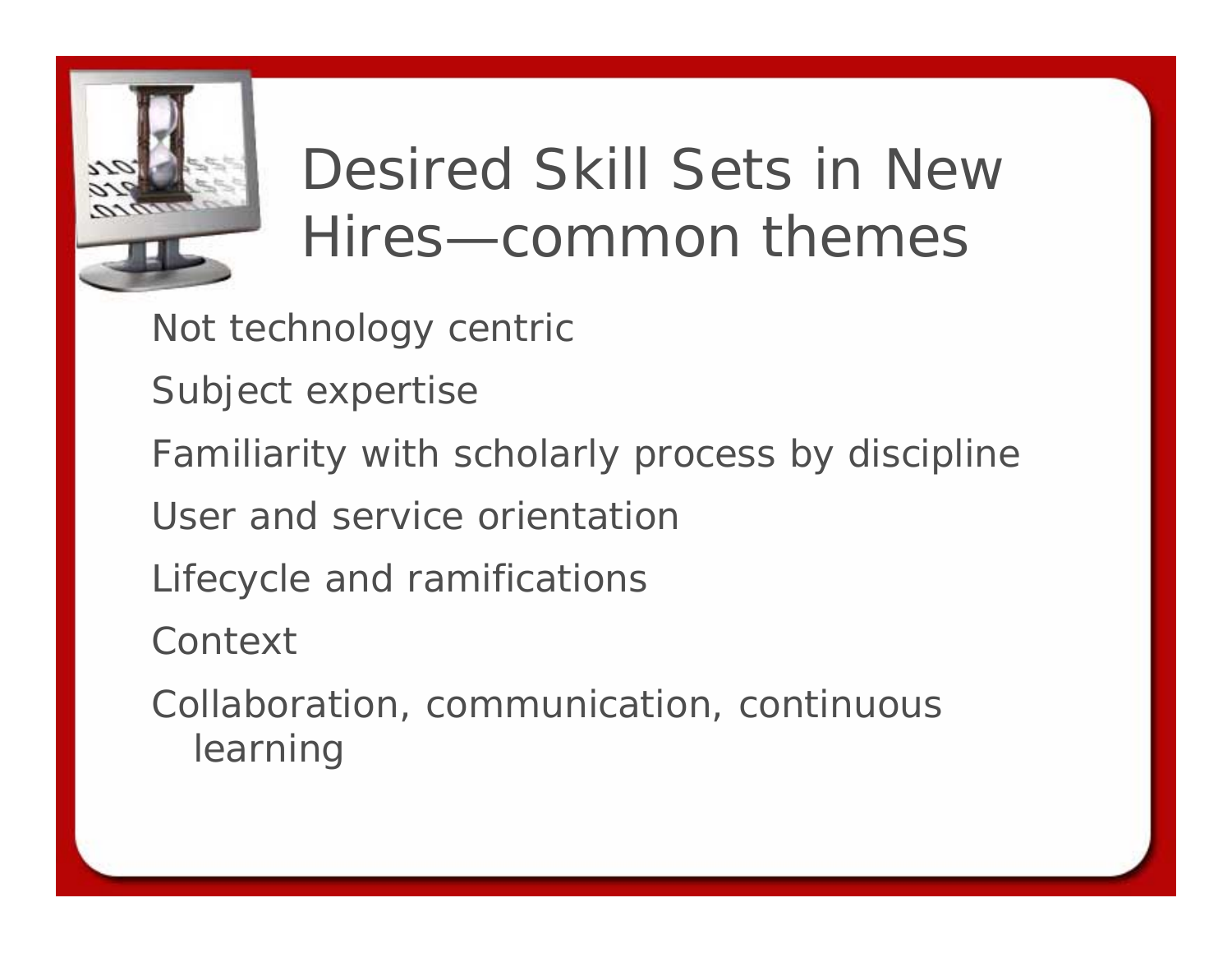

# Senior library administrator

Certification program defining minimum set of expertise

- Knowledge of appropriate standards and procedures
- Maintaining currency of both technical and subject-related knowledge(requires collaboration

Writing skills and documentation abilities

Service orientation, understanding user needs, value of information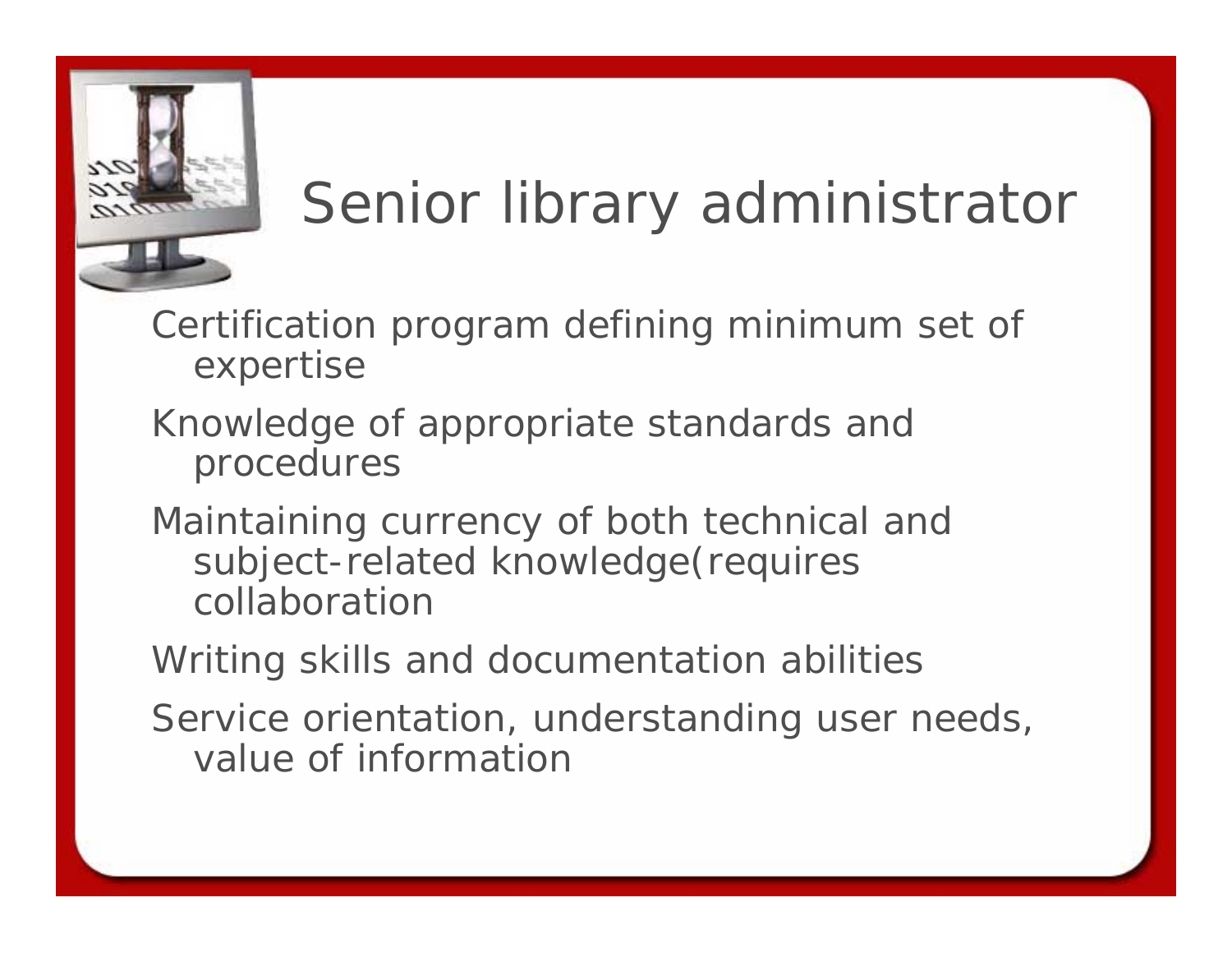

#### Collection Development

Selection and appraisal techniques as they apply to digital materials

- Technical capability of data preservation
- Legal and IP issues
- Economic and business issues
- Metadata issues
- Collaboration, cooperation, outreach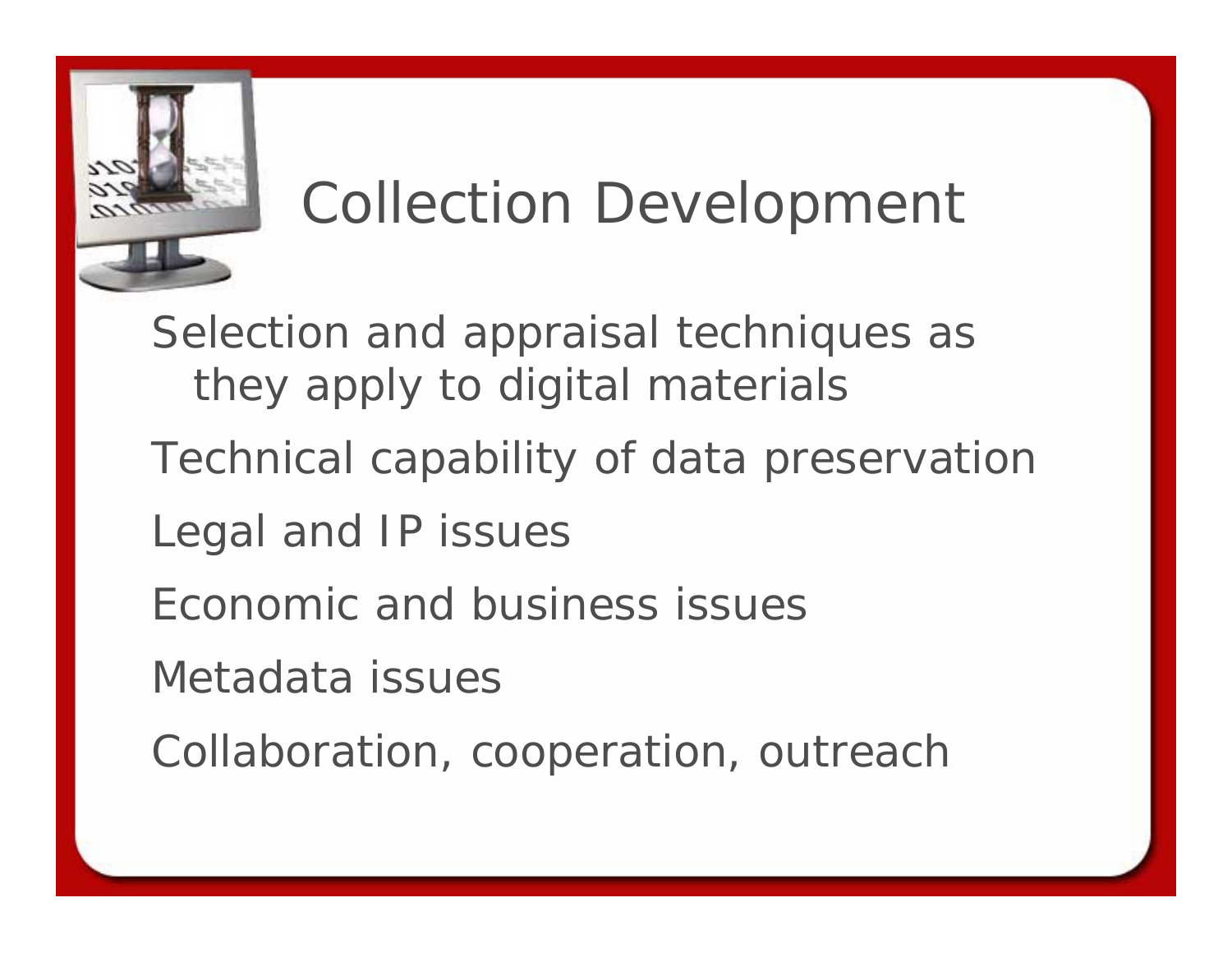

# Publishing/scholarly communication

Understanding and managing lifecycle of content Implications for moving upstream

- Curating performance/authoring process not just the product
- Codifying methodologies and protocols to apply downstream to personalized libraries
- Curation and preservation of relationships between disparate objects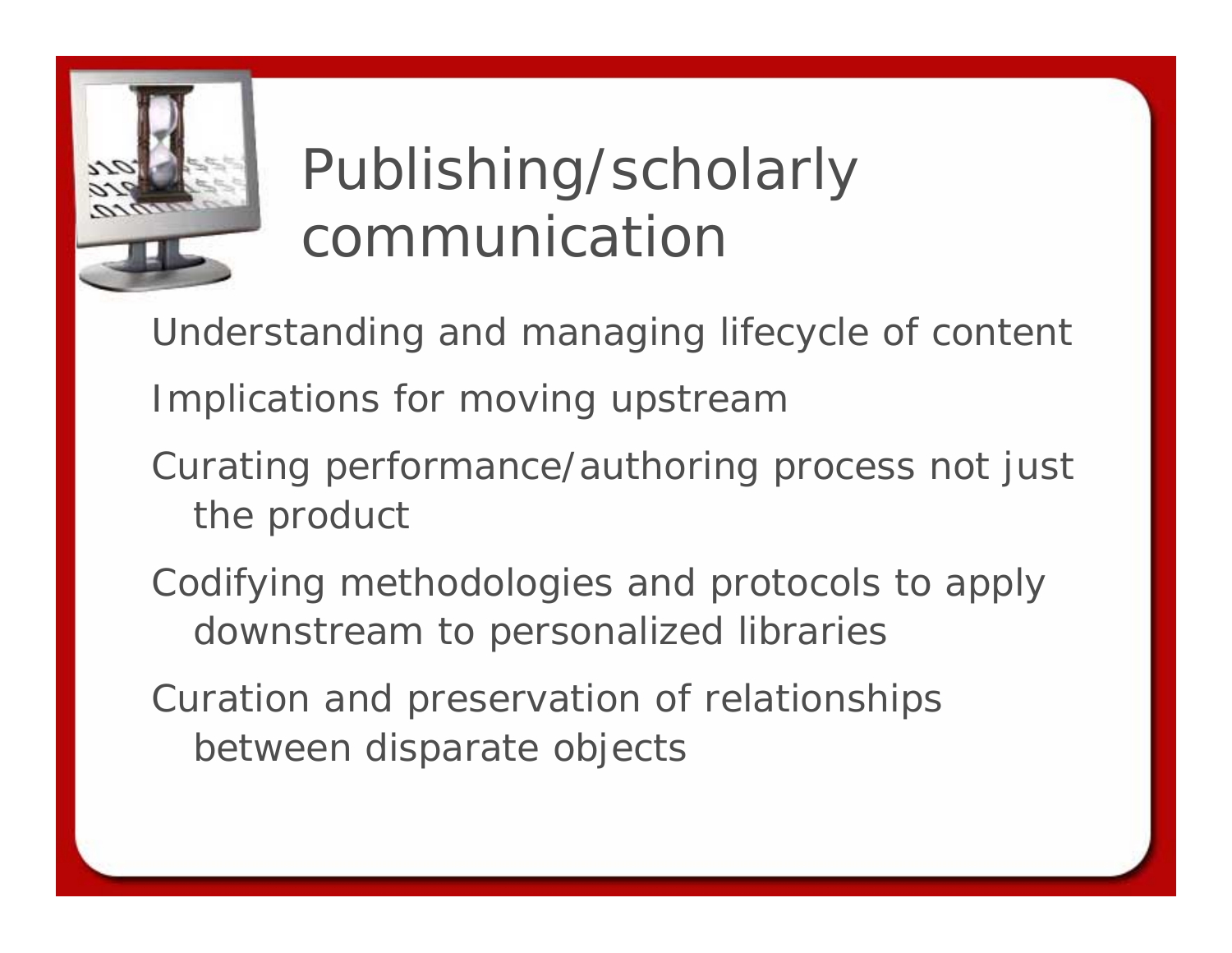

# Public Services (1)

Understand research practices of various clientele Understand complexity of digital information Appreciate nuanced uses for different purposes Familiarity with complexity of research university and producers of digital information Work collaboratively with creators to ensure secondary use Leverage technology to maximize access to digital resources Apply usability criteria to curated resources Assess impact of digital resources on teaching, learning, research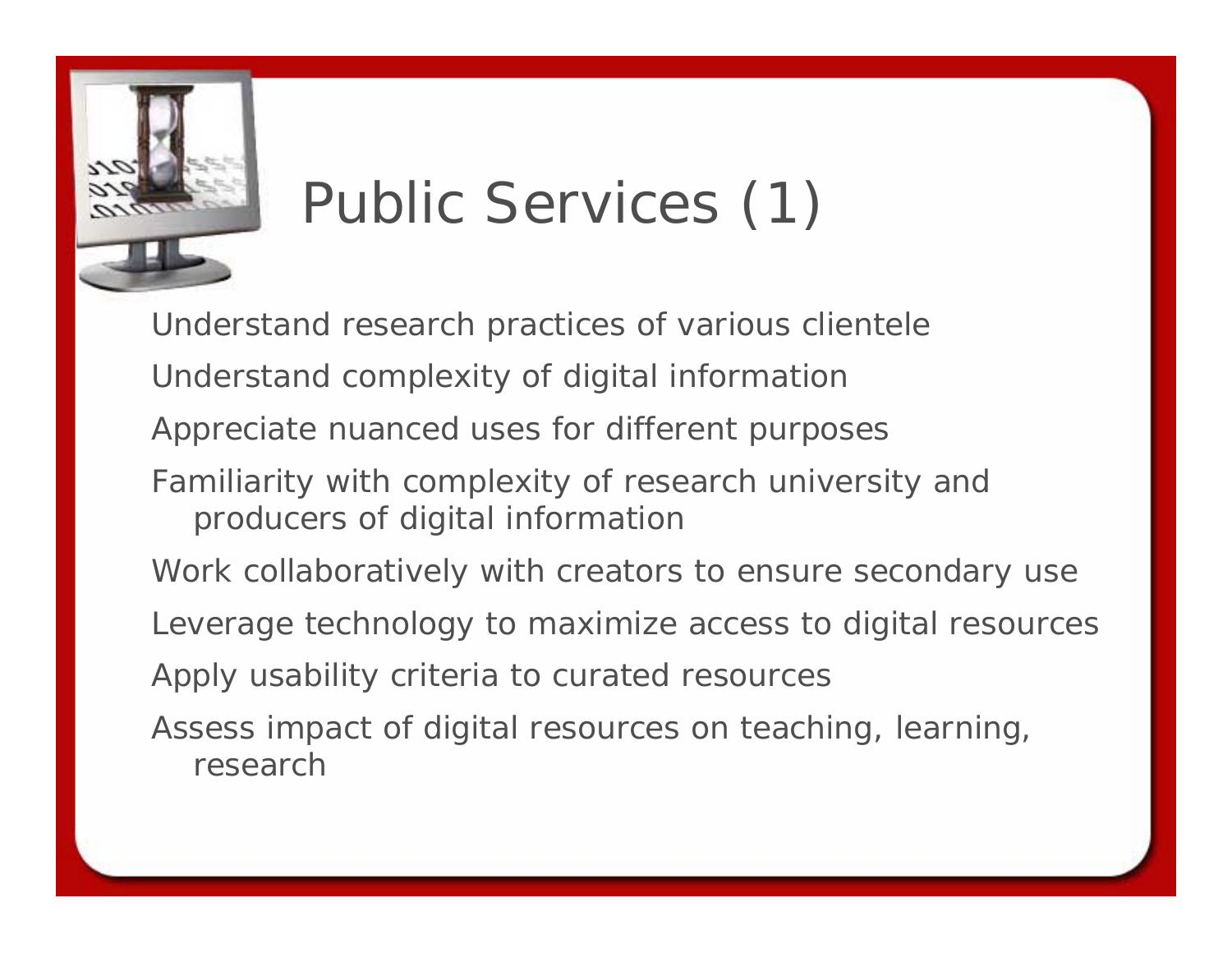

# Public Services (2)

Outreach and networking skills

- Knowledge of and responsiveness to changing user behavior and skill sets
- Communication skills
- Technical competency and knowledge currency
- Organizational skills
- Business knowledge
- Team player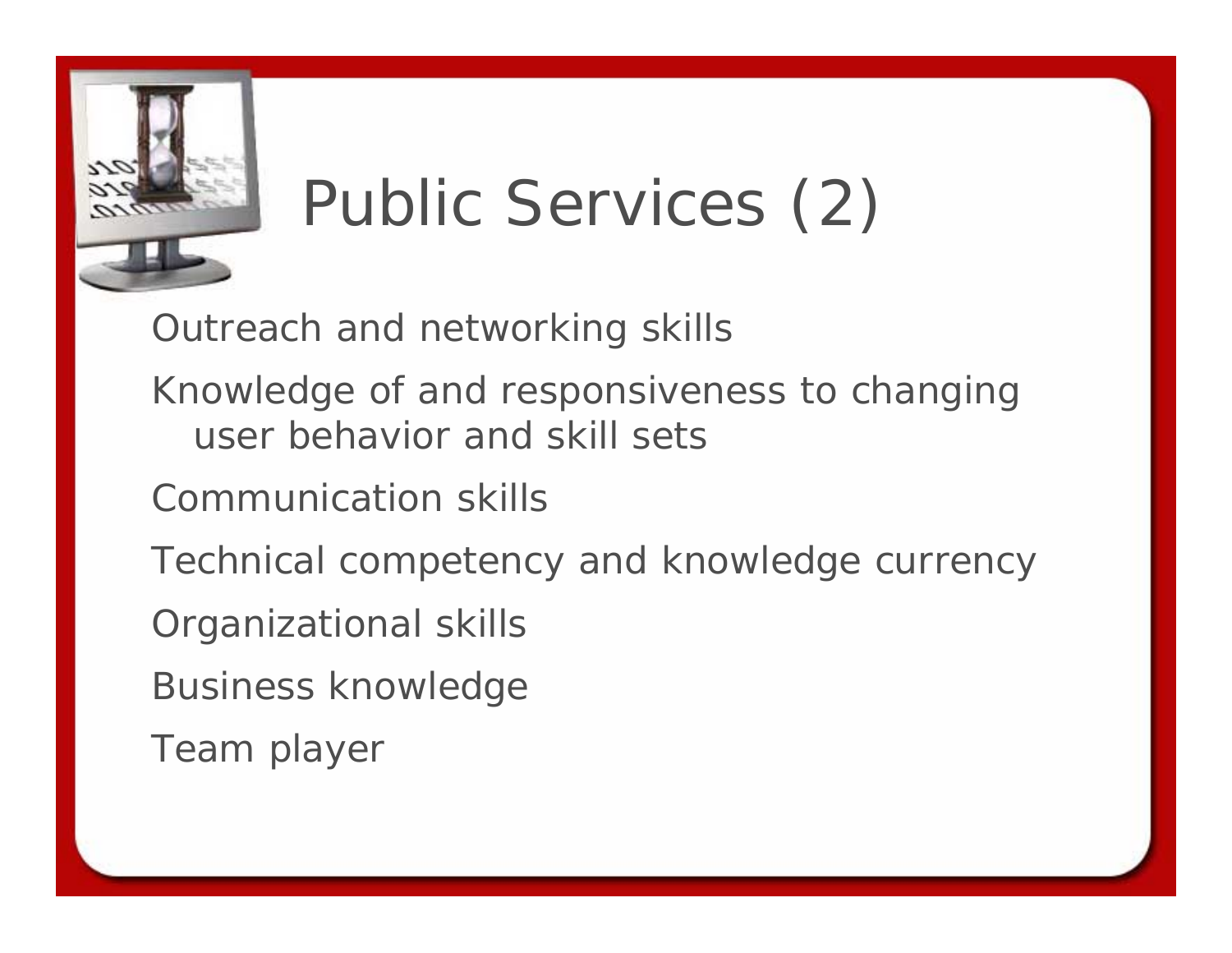

# Technical Services

Understand how best to exploit access to digital content

Be part of the international dialog

Collaboration is key—demonstrated skill in working with diverse body of professionals within and beyond the institution

Avoid pigeon-hole solutions that serve immediate needs of subset of all users but not scalable over time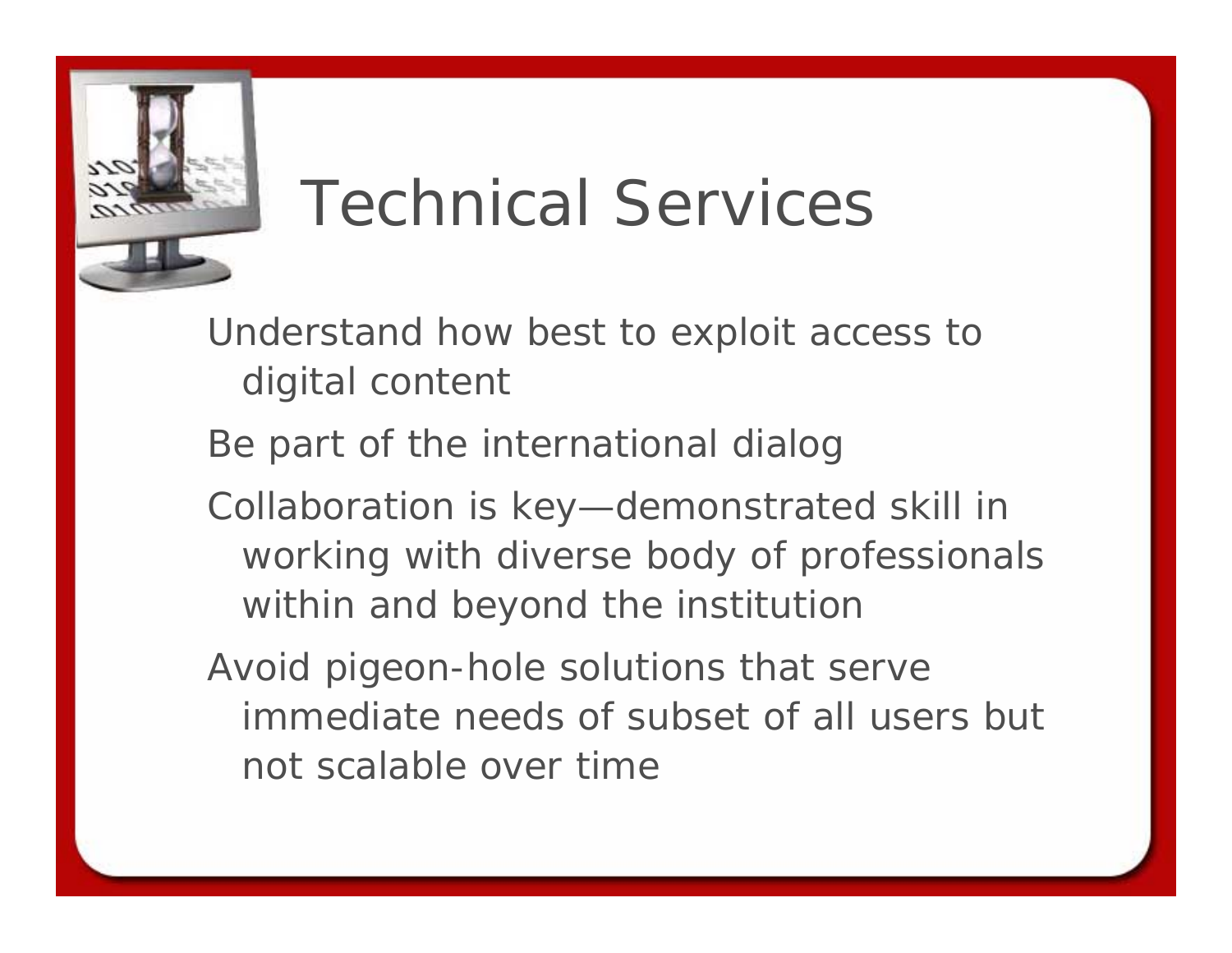# IT Administration (1)

Basic grounding in computer science

Flexibility to learn new tools

Interest in subject matter

Analytical bent

Good communication skills, including technical clarity and understandable language

Penchant for organization (not just categorization) Strong sense of public service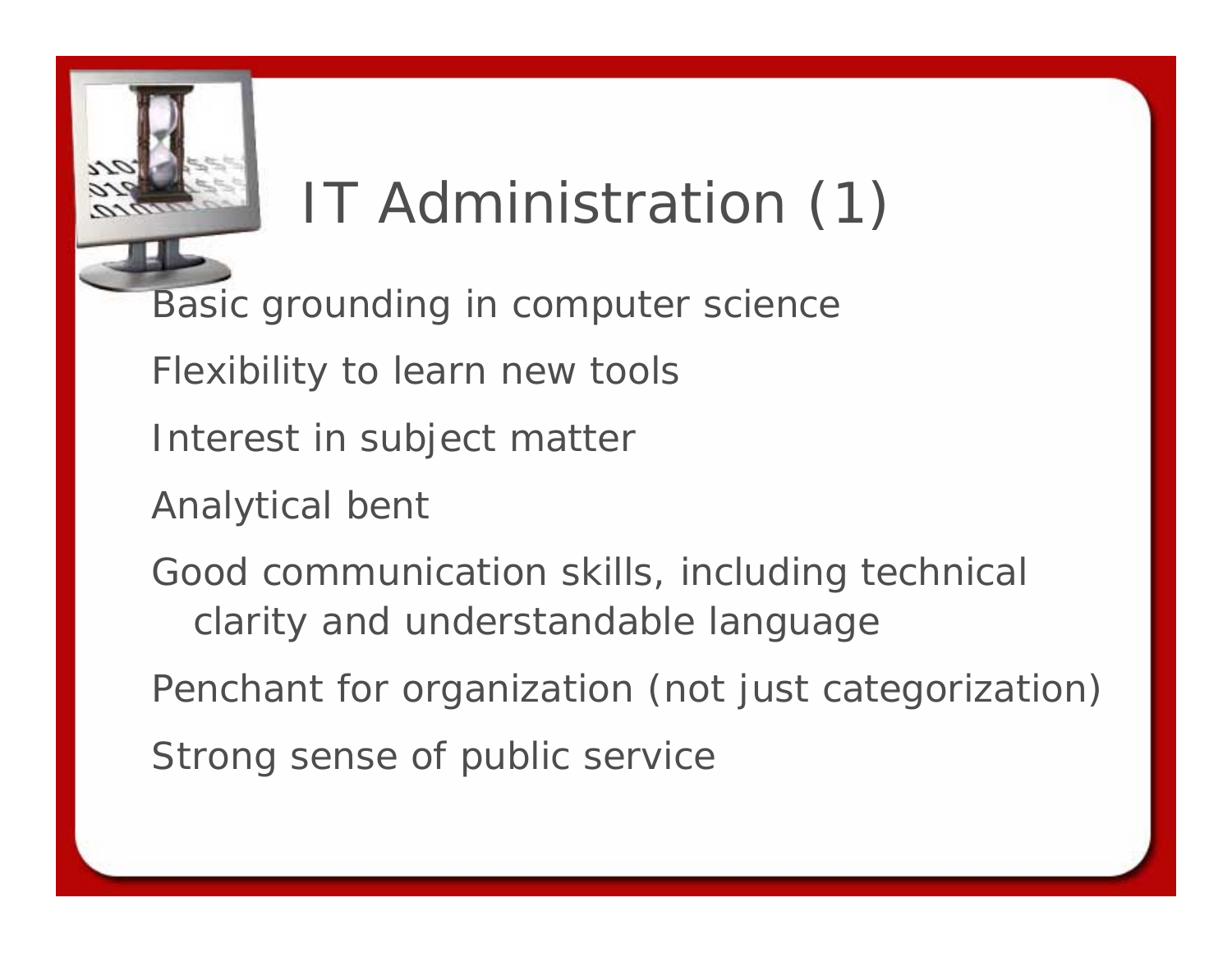

# IT Administration(2)

Understanding of users and disciplines Familiarity with genre/subject Records management or data archiving Understanding of policy aspects Fiscal management and analysis Digital library standards and technologies Ability to work with scholars and technologists Collaboration and communication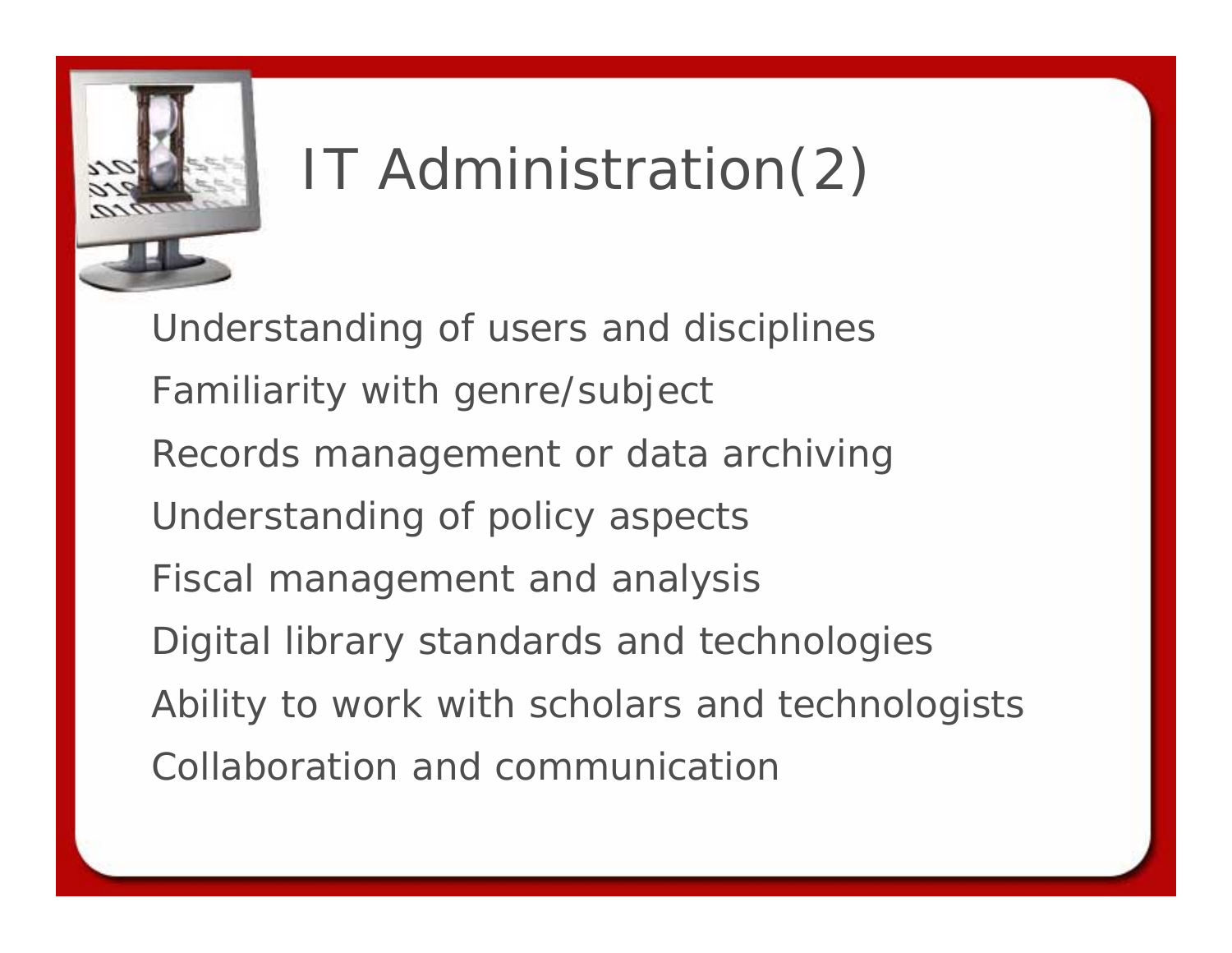

# Physical Sciences Librarian

Understanding of digital rights landscape, published material and data sets

- Knowledge of research cultures in various disciplines
- Knowledge of technological developments that affect dissemination, storage, curation, and use

Focus on data (standards, metadata, quality, evaluation)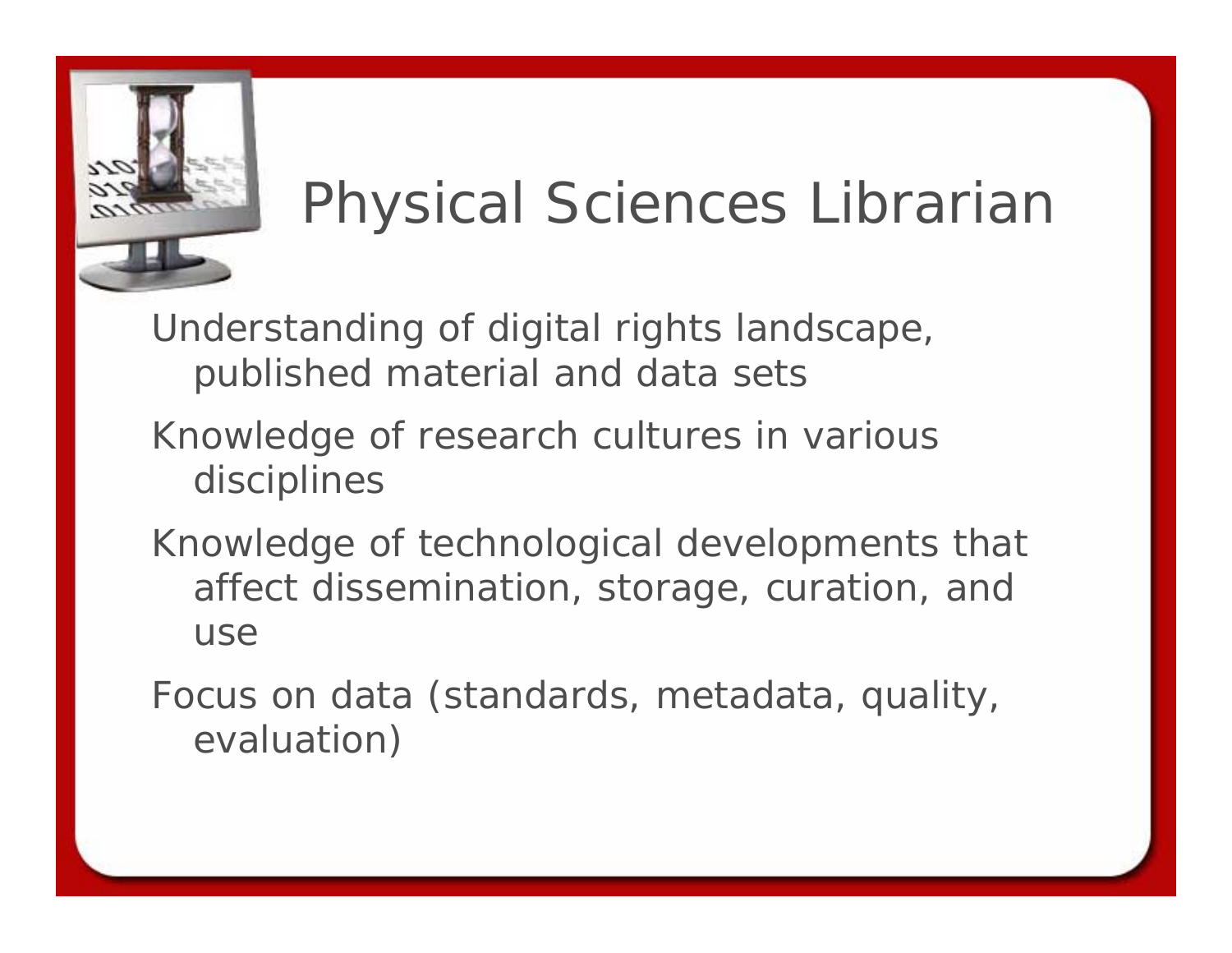

#### Life Sciences Librarian

Knowledge of resources in a field Knowledge of scholarly habits Combination of public services, bibliographer, cataloger, and IT skills by domain Awareness of computational developments Continual learning mode Communication, service and team orientation Technical skills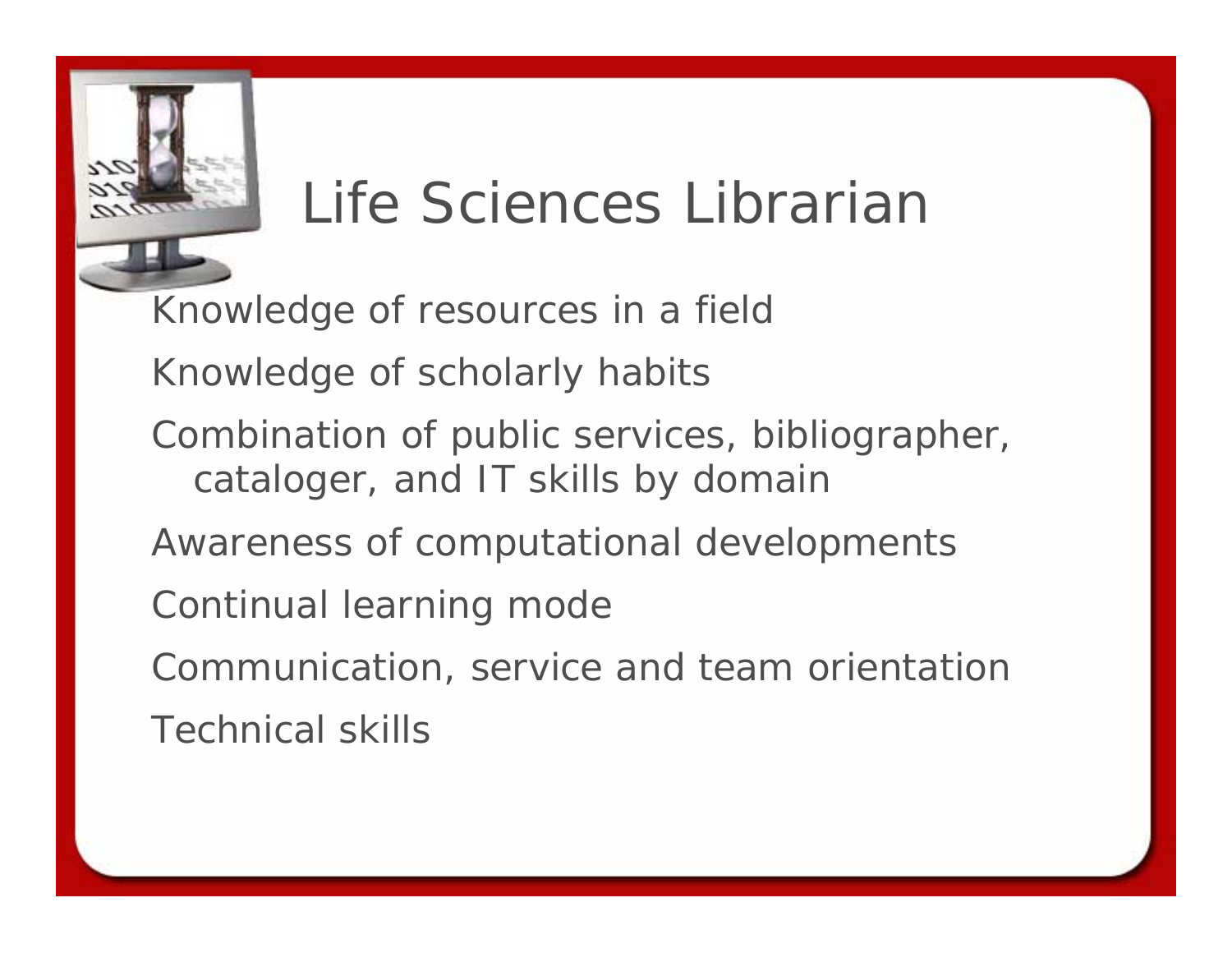

#### Business School Librarian

Ability to create/work with subject taxonomies Metadata skills

Knowledge of relevant standards and create best practices Familiarity with information life cycle and its evolution Appreciation for data diversity by discipline

Collaborative

Copyright

Embrace technology, business models for assessment

Be a library advocate, teacher, team player, skillful negotiator, data analyzer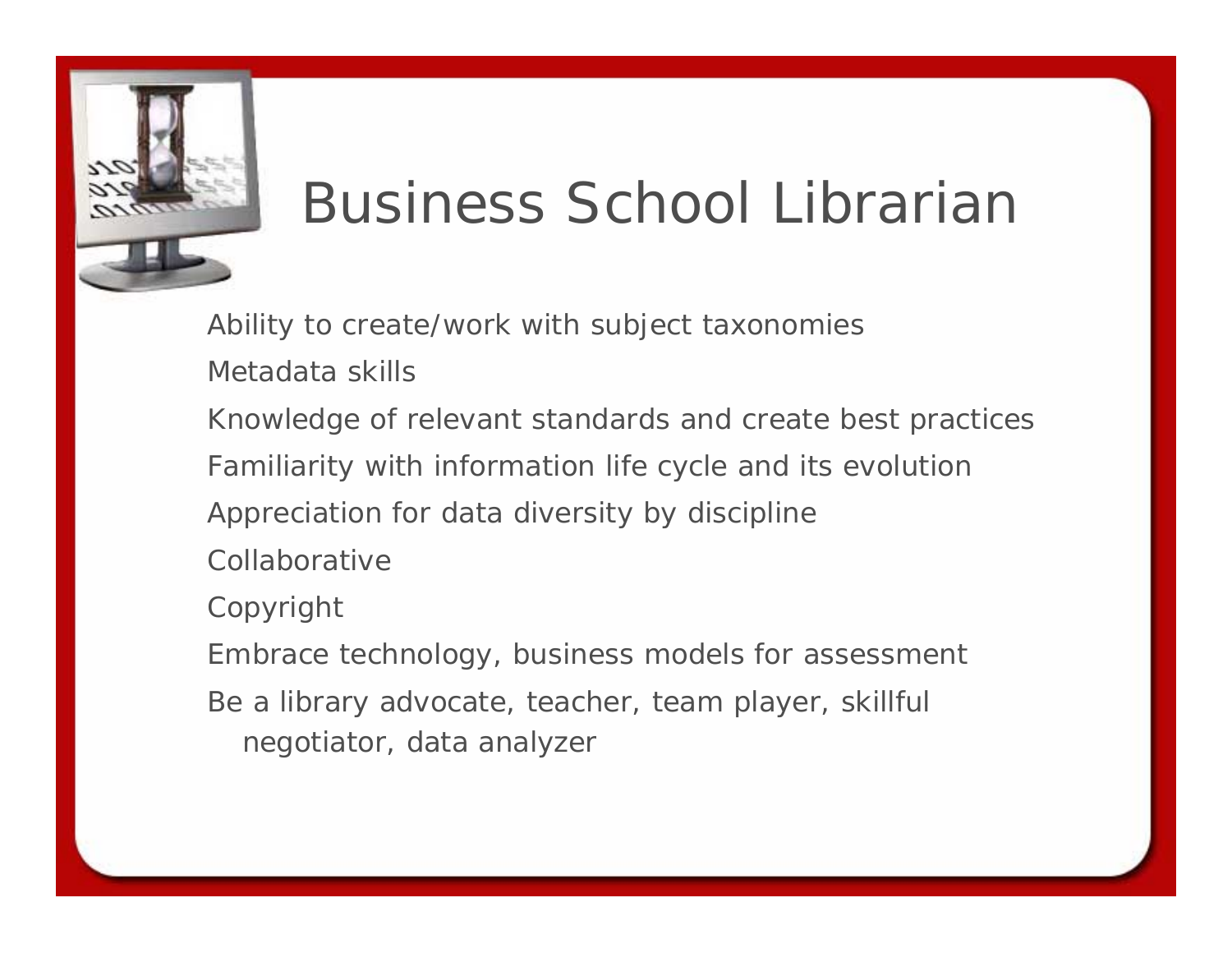

# Special Collections

Understanding of artifact characteristics and relation to digitization

- Appreciate for scholars' use of originals vs digital surrogates
- Conservation considerations
- Metadata for copy specific items
- Digital preservation vs digital access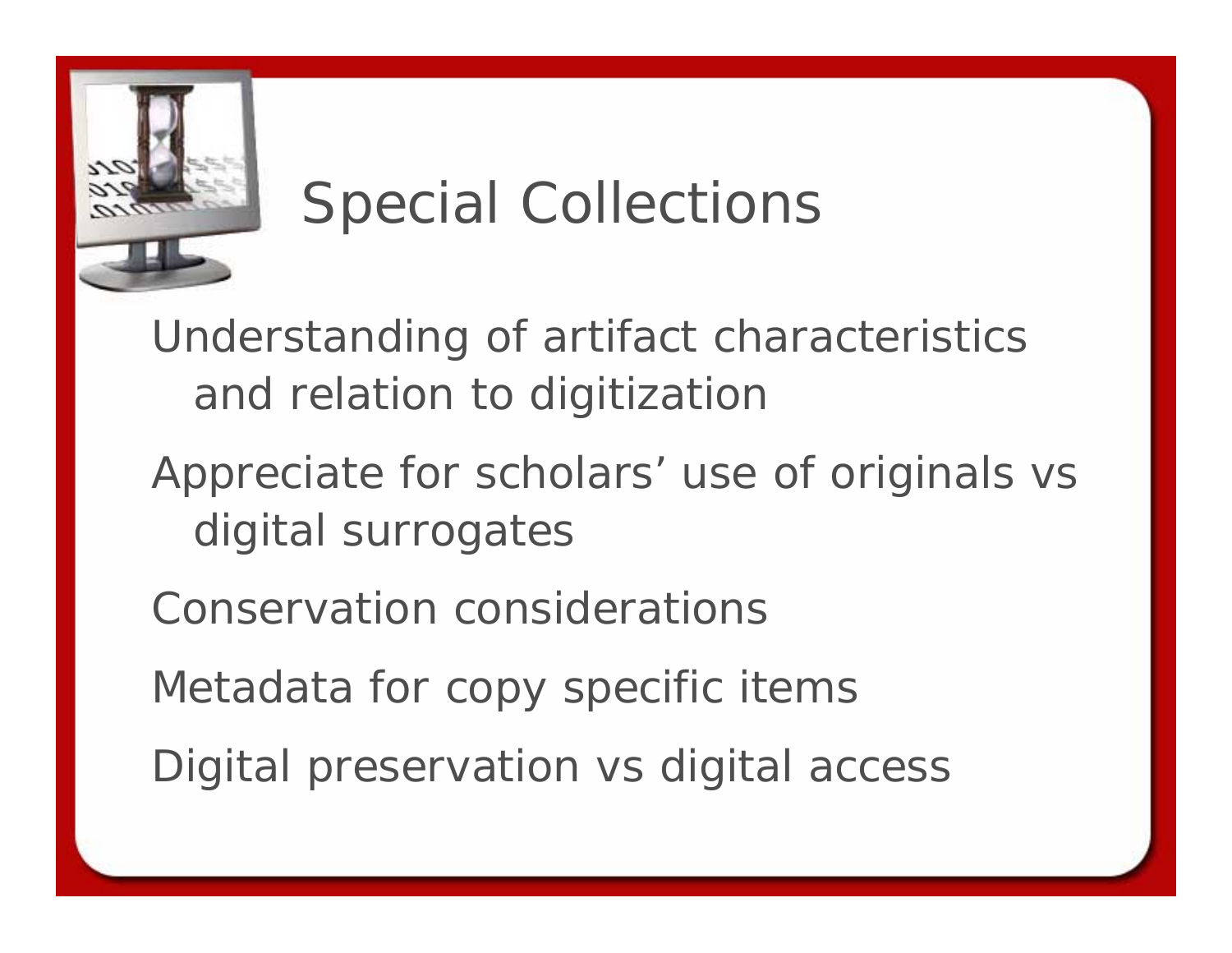

#### Planning and Organizational Research

Understand institution's expectations and translate them into job responsibilities

Assess value of disparate information, bring order and priority to it and translate into actionable strategies Know how to benchmark, set performance goals Communicate outcomes and link to institutional priorities Network and collaborate

Take risks and course correct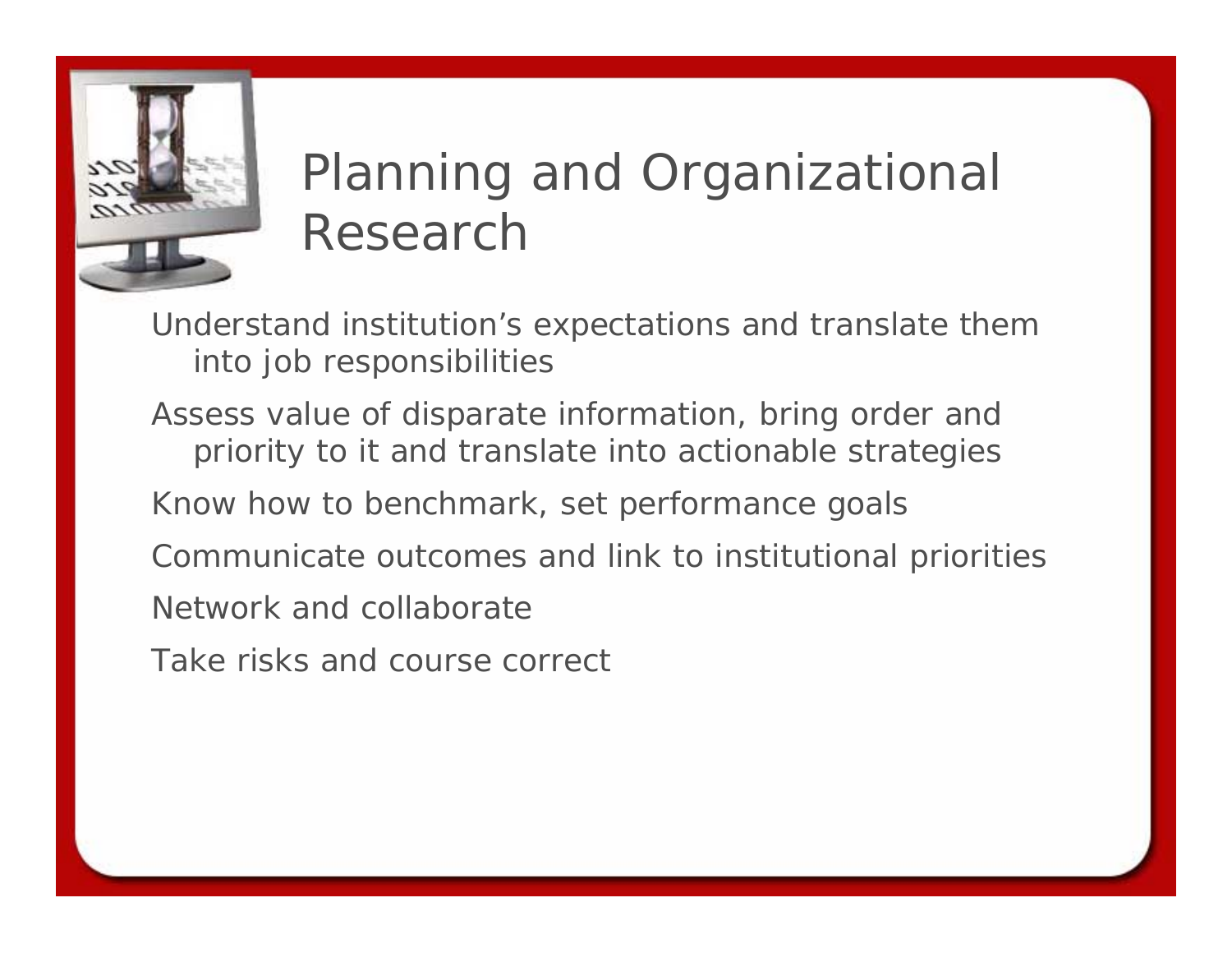

# How can ARLs accommodate digital curation?

- Build a professional staff of experts from a range of domains who share common set of values
- Create porous structure
- Understand the costs of doing business
- Incorporate job flexibility
- Provide training/interaction opportunities
- Foment and reward collaboration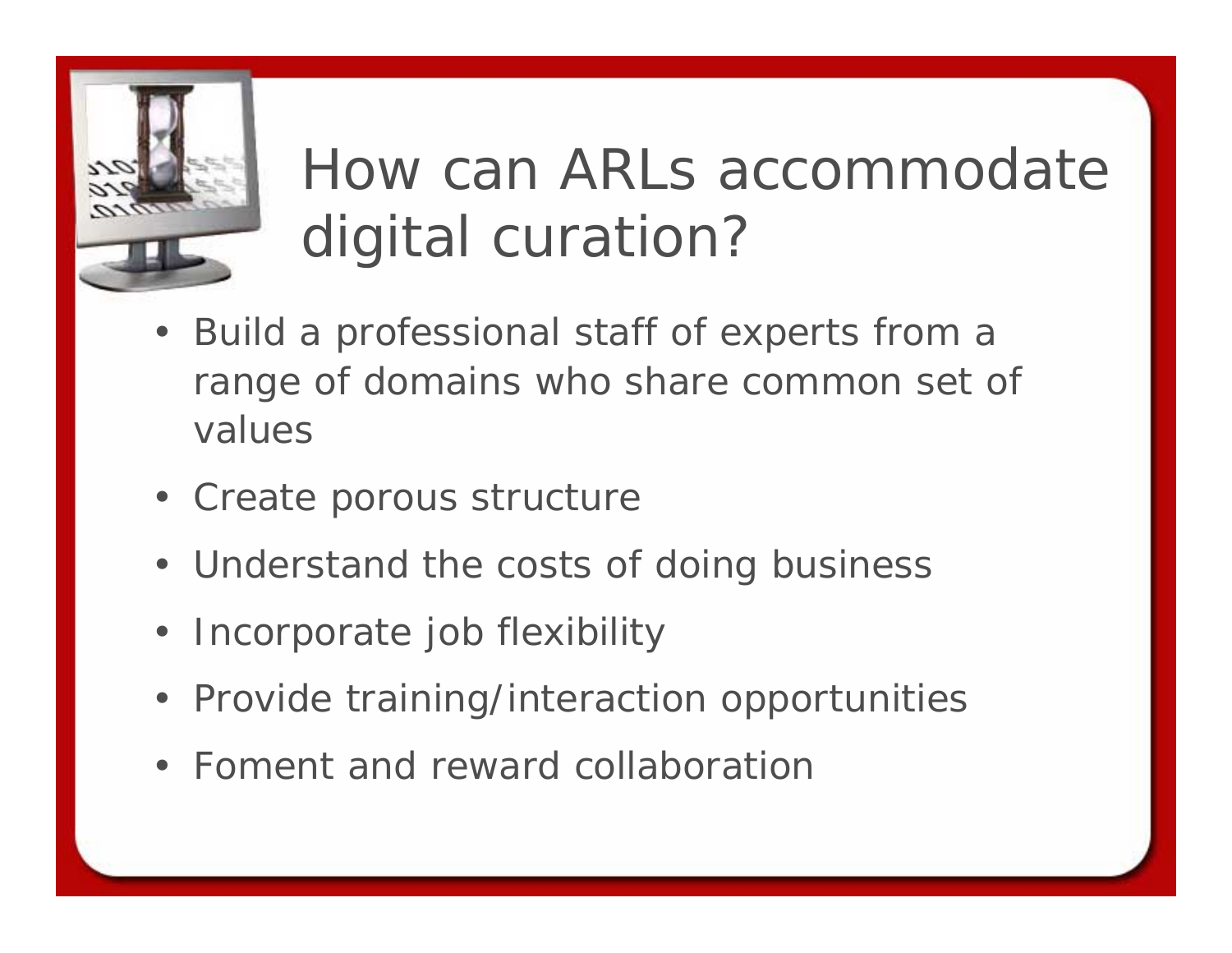

# Conclusions

- Research libraries aren't information technology organizations
- Technology skills are necessary but insufficient
- Digital curation is as much about curation as it is about things digital